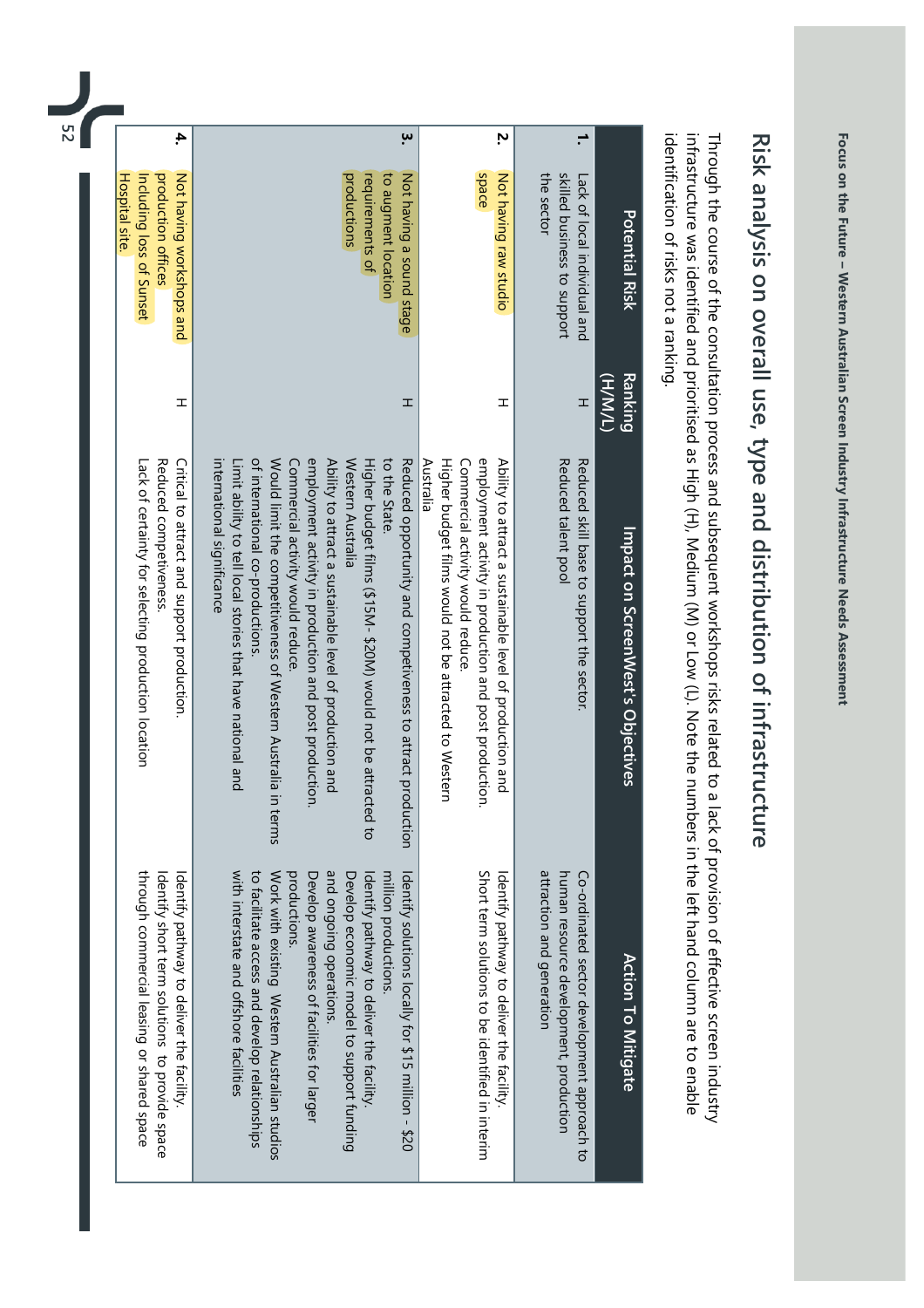| AVE AVERE<br>J |  |
|----------------|--|
|                |  |
|                |  |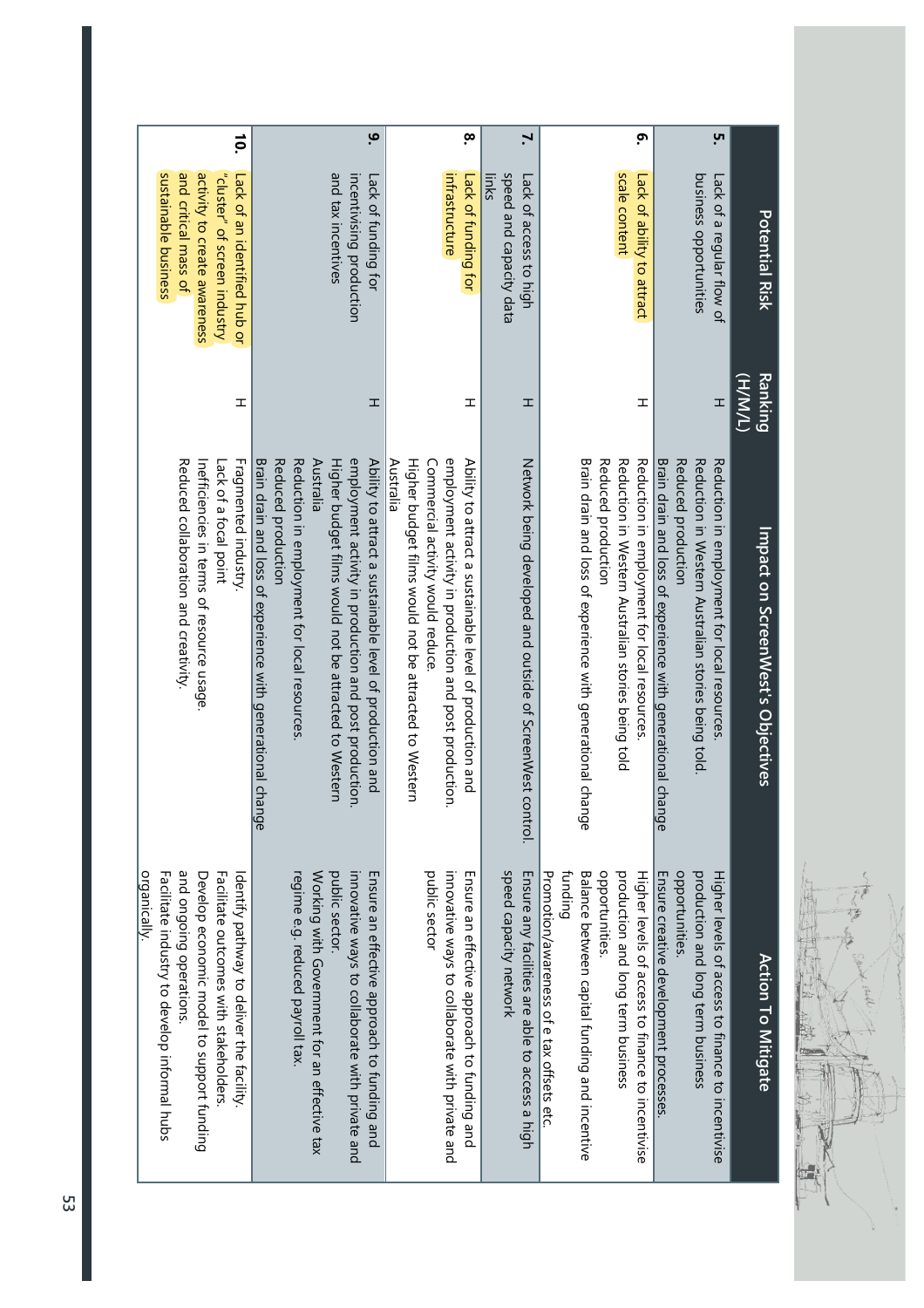| ocus on the Future - V                                                                           |
|--------------------------------------------------------------------------------------------------|
|                                                                                                  |
| Western Australian Screen                                                                        |
|                                                                                                  |
|                                                                                                  |
|                                                                                                  |
|                                                                                                  |
| י אבסרכים באסטור המוקור הנוח המוקרות המונח המוקדמים והכתים המוקדמים והמוקדמים ביותר ה<br>リコントリート |
| ֧֦֧֦֧֦֧֦֧֦֧֦֧֦֧֦֧֦֝֝֝֝֝ <b>֟</b><br>֧֪֝                                                          |

| 1é.<br>15.<br>14.<br>screen sector<br>for the public<br>production intrastructure<br>Lack of sustainable post<br>initiated screen content<br>mentoring) for locally<br>Lack of "business" skills of | 17.                                                                                                                                                                                                                                                                                                                    |
|-----------------------------------------------------------------------------------------------------------------------------------------------------------------------------------------------------|------------------------------------------------------------------------------------------------------------------------------------------------------------------------------------------------------------------------------------------------------------------------------------------------------------------------|
|                                                                                                                                                                                                     |                                                                                                                                                                                                                                                                                                                        |
| Limited opportunity for consolidated information source for<br>Reduced awareness of the public in the screen industry sector<br>public, students, researchers etc                                   | Brain drain and loss of experience with generational change<br>Reduction in employment for local resources.<br>Reduction in skill development                                                                                                                                                                          |
| Collaboration with relevant stakeholders<br>Identify pathway to deliver the facility                                                                                                                | Work with West TV to provide outcome based<br>mentoring program<br>with educational institutions Incentivised<br>Encourage writers, producers and directors to<br>production<br>Facilitate short courses for continuous learning<br>Collaboration with other Government agencies<br>live and work in Western Australia |
| Lack of engagement space<br>$\leq$<br>sabbliers                                                                                                                                                     | Skill development gap<br>TAFE and industry<br>between University/<br>г                                                                                                                                                                                                                                                 |
|                                                                                                                                                                                                     |                                                                                                                                                                                                                                                                                                                        |